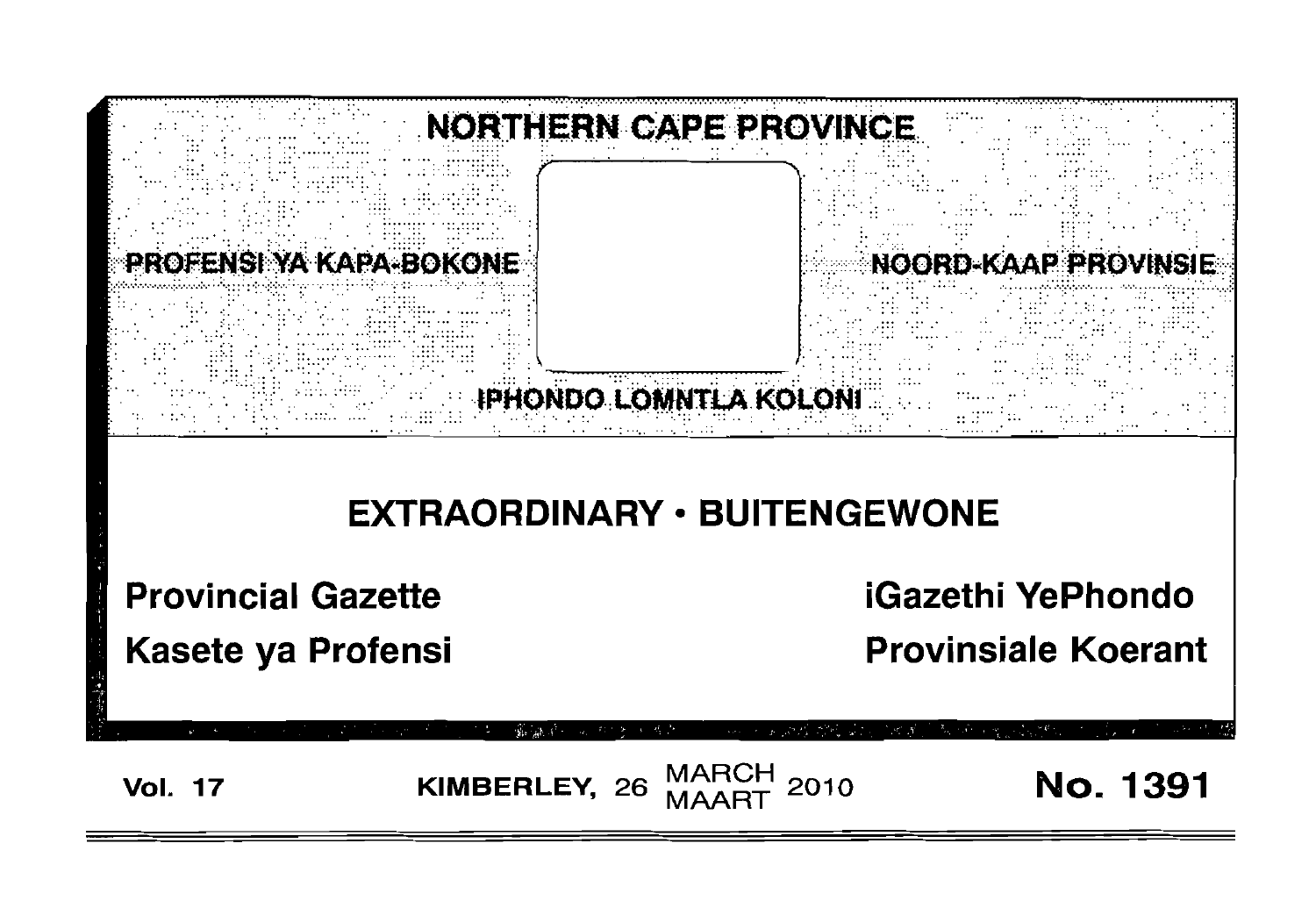## IMPORTANT NOTICE

The Government Printing Works will not be held responsible for faxed documents not received due to errors on the fax machine or faxes received which are unclear or incomplete. Please be advised that an "OK" slip, received from a fax machine, will not be accepted as proof that documents were received by the GPW for printing. If documents are faxed to the GPW it will be the sender's responsibility to phone and confirm that the documents were received in good order.

Furthermore the Government Printing Works will also not be held responsible for cancellations and amendments which have not been done on original documents received from clients.

## CONTENTS • INHOUD

No. Page Gazette<br>No. No. No. No.

## GENERAL NOTICE

19 Mineral and Petroleum Resources Development Act (28/2002): Petroleum Agency SA: Notice regarding consultation with interested and affected persons in terms of section 10 read with Regulation 3 . 3 1391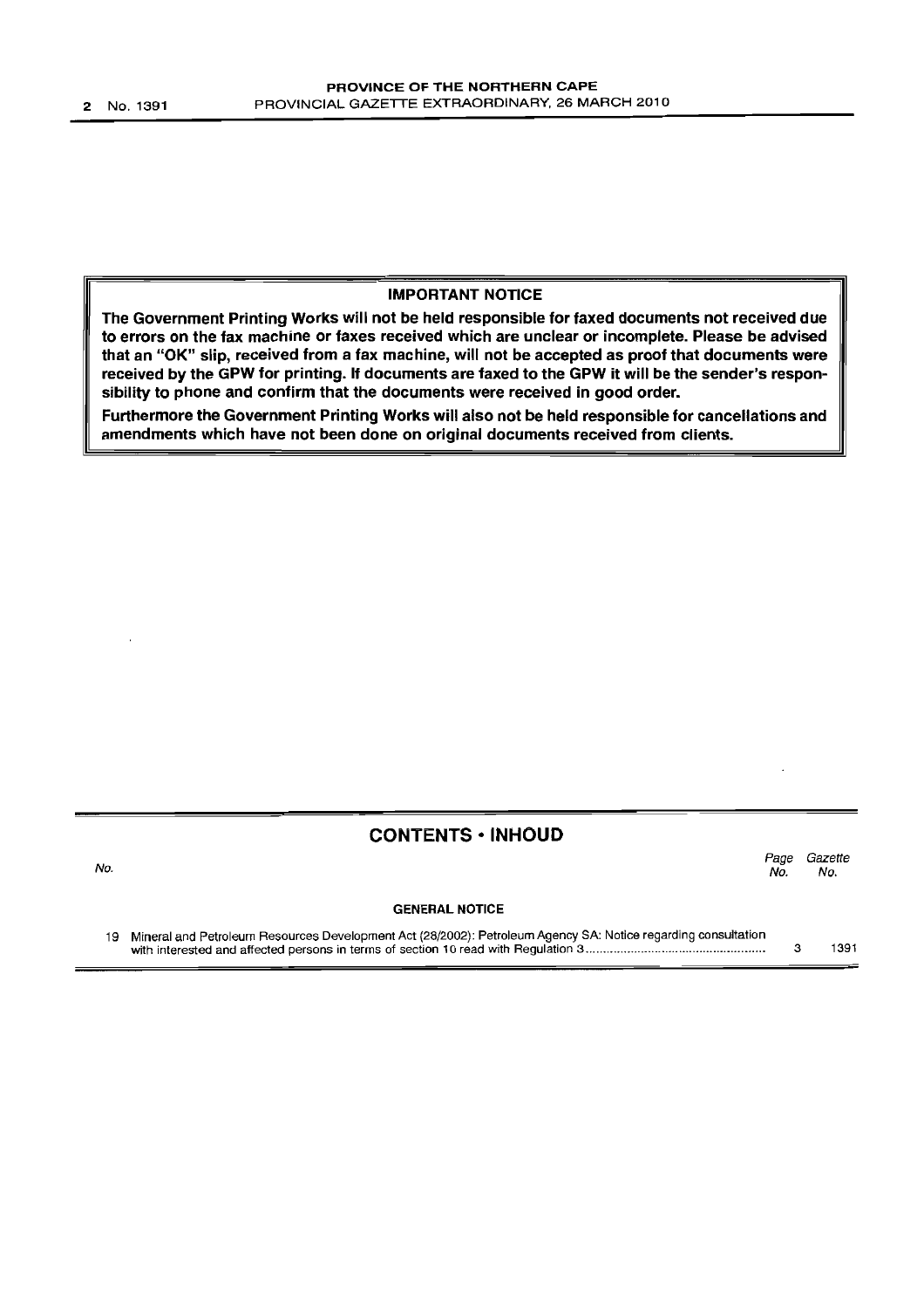GENERAL NOTICE

## NOTICE 19 OF 2010



NOTICE REGARDING CONSULTATION WITH INTERESTED AND AFFECTED PERSONS IN TERMS OF SECTION 10 READ WITH REGULATION 3 OF THE MINERAL AND PETROLEUM RESOURCES DEVELOPMENT ACT, 2002 (ACT 28 OF 2002)

File Ref No: 12/3/1/189/1

Notice is hereby given in terms of Section 10 (1) of the Mineral and Petroleum Resources Development Act, 2002 (Act 28 of 2002) that I, M Xiphu, CEO, Petroleum Agency SA, have on the 1<sup>st</sup> of March 2010 accepted an application for an Exploration Right submitted by Bayfield Energy Limited to explore for petroleum.

| <b>APPLICATION DETAILS:</b>                  |                                         |
|----------------------------------------------|-----------------------------------------|
| Date of receipt of application:              | 1 March 2010                            |
| Property/properties that form the subject of | Annexure A                              |
| the relevant application:                    |                                         |
| Contact Details of the Applicant             | Mr Brian Thurley                        |
|                                              | Bayfield Energy Limited                 |
|                                              | 6 Eastgate Court                        |
|                                              | GUILDFORD, SURREY                       |
|                                              | GU 13DE, UK                             |
|                                              |                                         |
|                                              | Tel: +44 1483 565694                    |
|                                              | Fax: +44 7909680879                     |
|                                              | Email: brian.thurley@bayfieldenergy.com |
|                                              |                                         |

Any person wishing to submit comments on the above application should in accordance with Section 10 (1) (b) of the above Act, do so in writing on or before the  $12<sup>th</sup>$  of April 2010, for the attention of the Chief Executive Officer at the address indicated above.

Dated in Cape Town on the 10<sup>th</sup> of March 2010.

 $\mathscr{W}$   $\ell$   $\ell$ 

**CHIEF EXECUTIVE OFFICER** 

Directors: J dos Santos Rocha (Chairperson) R Nkambule T Ramuedzisl F Nzimande (Alt.) A Osman N Qata T Ramonlja 'M R Xiphu ('Executive) Company Secretary: M D Ramurunzi

Subsidiary of CEF (Pty) Ltd